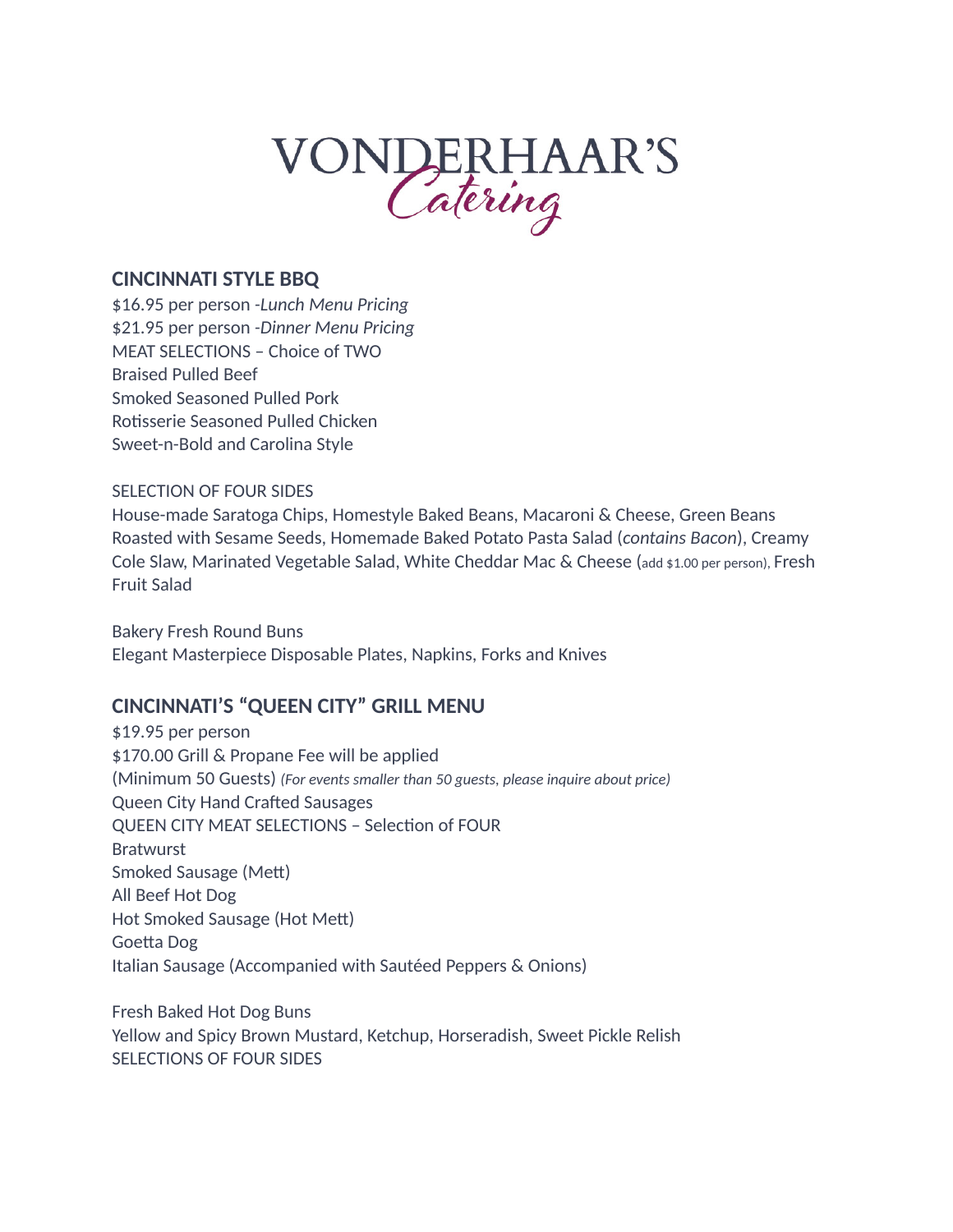Homemade Baked Potato Pasta Salad, Homestyle Baked Beans, Macaroni & Cheese, Creamy Cole Slaw, House-made Saratoga Chips, Red Skin Potato Salad, Warm Sauerkraut, Marinated Vegetable Salad, White Cheddar Mac & Cheese (add \$1.00 per person) Elegant Masterpiece Disposable Plates, Napkins, Forks and Knives



# *Late Night Cincinnati Menu Offerings*

# **SKYLINE CHILI CHEESE CONEY MENU**

*Additional \$5.95 per person when added to an existing Dinner Menu*  Original Skyline Chili Coney Hot Dogs Hot Dog Buns – Coney Style Shredded Cheddar Cheese Mustard Diced Onions Hot Sauce Oyster Crackers Elegant Masterpiece Disposable Plates, Napkins, Forks

# **LAROSA'S LATE NIGHT PIZZA STATION**

*Additional \$5.95 per person when added to an existing Dinner Menu*  TRADITIONAL CRUST PIZZA SELECTIONS Pepperoni & Sausage, Cheese or Vegetarian ONE SPECIALTY PIZZA SELECTION - Select your Favorite Specialty Pizza Parmesan Cheese, Crushed Red Pepper House-made Saratoga Chips Elegant Masterpiece Disposable Plates, Napkins, Forks and Knives

# **BIG BOY LATE NIGHT SLIDER STATION**

*Additional \$5.95 per person when added to an existing Dinner Menu*  Homemade Ground Beef Burgers on Slider Buns American Cheese Dill Pickle Slices Shredded Lettuce Tartar Sauce